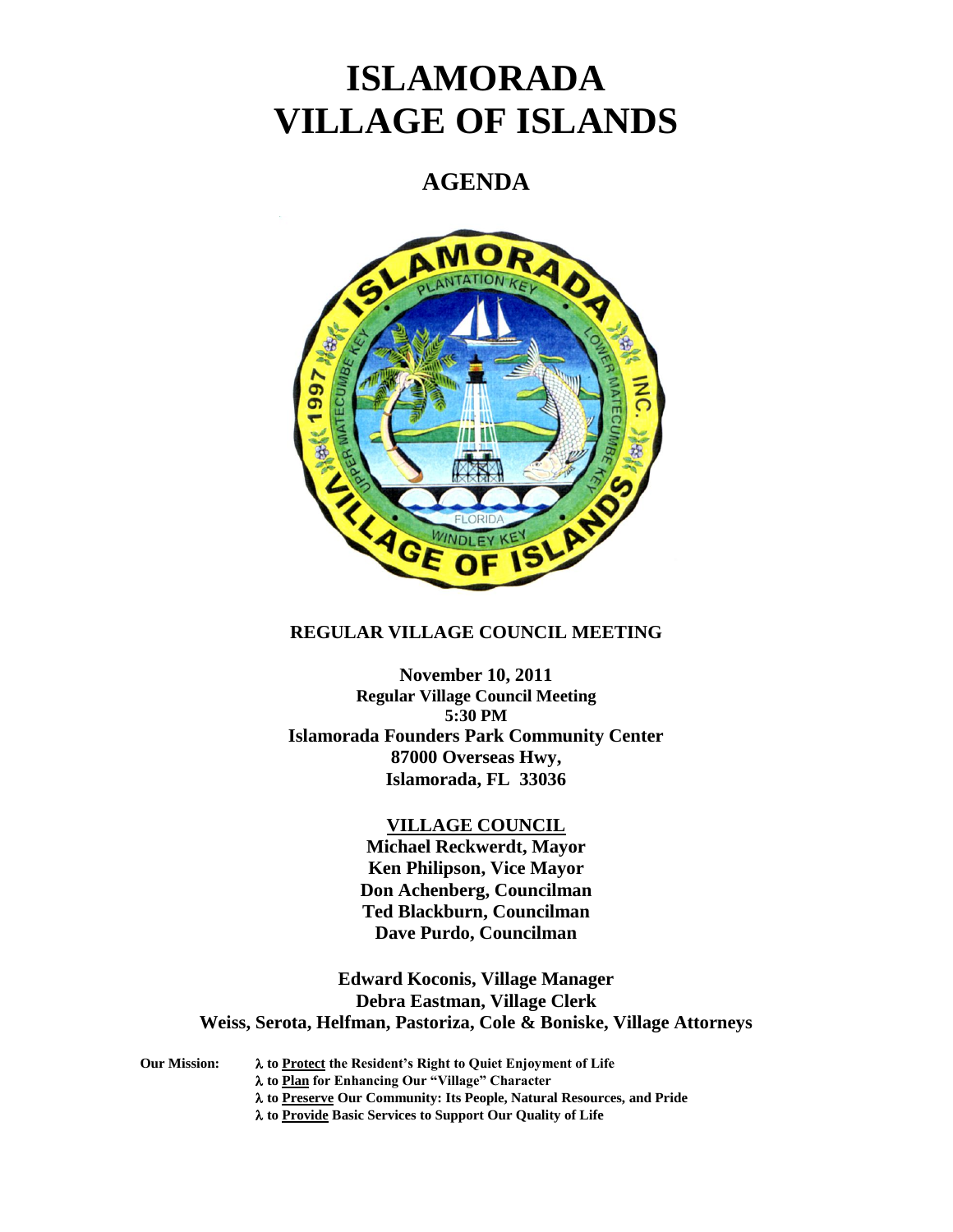

## **ISLAMORADA, VILLAGE OF ISLANDS REGULAR VILLAGE COUNCIL MEETING**

## **Founders Park Community Center 87000 Overseas Hwy Islamorada, FL 33036 November 10, 2011 5:30 PM**

## **I. CALL TO ORDER\ROLL CALL**

## **II. PLEDGE OF ALLEGIANCE**

## **III. PRESENTATIONS**

A. Proclamation Take Stock in Children, 12<sup>th</sup> Anniversary in Monroe County

## **IV. PUBLIC COMMENT**

### **V. AGENDA: Request for Deletion / Emergency Additions**

## **VI. CITIZENS' ADVISORY COMMITTEE UPDATES**

- **A.** Historic Preservation Commission No Report
- **B.** Land Acquisition Advisory Committee No Report
- **C.** Landscape Advisory Committee No Report
- **D.** Local Planning Agency Committee Member Deb Gillis
- **E.** Near Shore Water Support Citizens' Advisory Committee No Report
- **F.** Parks and Recreation Citizen's Advisory Committee Chairperson Carolyn Wightman
- **G.** Water Quality Improvement Citizens' Advisory Committee No Report
- **H.** Workforce / Affordable Housing Citizens' Advisory Committee No Report
- **I.** Citizens' Financial Advisory Committee No Report

## **VII. WASTEWATER MATTERS**

**A.** Wastewater Update **TAB 1**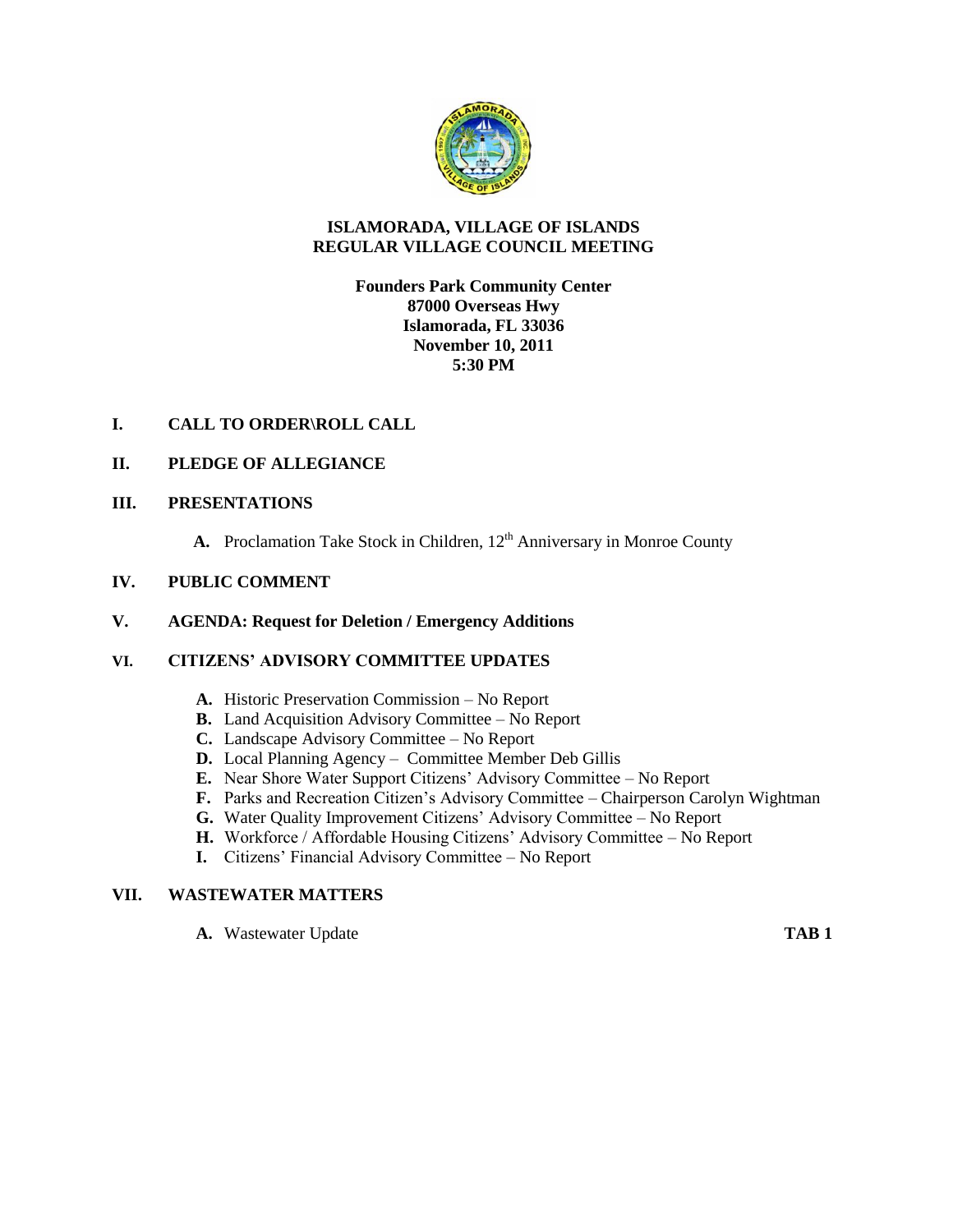#### **VIII. QUASI-JUDICIAL**

**A.** Application for Alcoholic Beverage Use Permits (AB-11-02) By EAP **TAB 2** Enterprise LLC DBA Tavernier Creek Marina

**A RESOLUTION OF THE VILLAGE COUNCIL OF ISLAMORADA, VILLAGE OF ISLANDS, FLORIDA, CONSIDERING THE REQUEST BY EAP ENTERPRISES LLC DBA TAVERNIER CREEK MARINA FOR A 5COP ALCOHOLIC BEVERAGE USE PERMIT TO ALLOW PACKAGE SALES AND ON-PREMISES CONSUMPTION OF BEER, WINE AND LIQUOR ON PROPERTY LOCATED AT 90800 OVERSEAS HIGHWAY ON PLANTATION KEY, AS LEGALLY DESCRIBED IN EXHIBIT "A;" WITHIN THE MARINE USE (MR) ZONING DISTRICT; AND PROVIDING FOR AN EFFECTIVE DATE**

**B.** Application for Alcoholic Beverage Use Permits (AB-11-02) By EAP **TAB 3**  Enterprise LLC DBA Tavernier Creek Marina

**A RESOLUTION OF THE VILLAGE COUNCIL OF ISLAMORADA, VILLAGE OF ISLANDS, FLORIDA, CONSIDERING THE REQUEST BY EAP ENTERPRISES LLC DBA TAVERNIER CREEK MARINA FOR A 2COP ALCOHOLIC BEVERAGE USE PERMIT TO ALLOW PACKAGE SALES AND ON-PREMISES CONSUMPTION OF BEER AND WINE ON PROPERTY LOCATED AT 90800 OVERSEAS HIGHWAY ON PLANTATION KEY, AS LEGALLY DESCRIBED IN EXHIBIT "A;" WITHIN THE MARINE USE (MR) ZONING DISTRICT; AND PROVIDING FOR AN EFFECTIVE DATE**

#### **IX. CONSENT AGENDA**

(All items on the Consent Agenda are considered routine by the Village Council and will be approved by one motion. There will be no separate discussion of these items unless a Councilmember so requests, in which event, the item will be moved to the Main Agenda.)

**A.** Minutes: **TAB 4**  Executive Session October 19, 2011 Executive Session October 19, 2011 Executive Session October 19, 2011 Executive Session October 26, 2011 Executive Session October 26, 2011 Executive Session October 26, 2011 Regular Village Council Meeting October 26, 2011 Executive Session October 31, 2011 Executive Session October 31, 2011 Executive Session October 31, 2011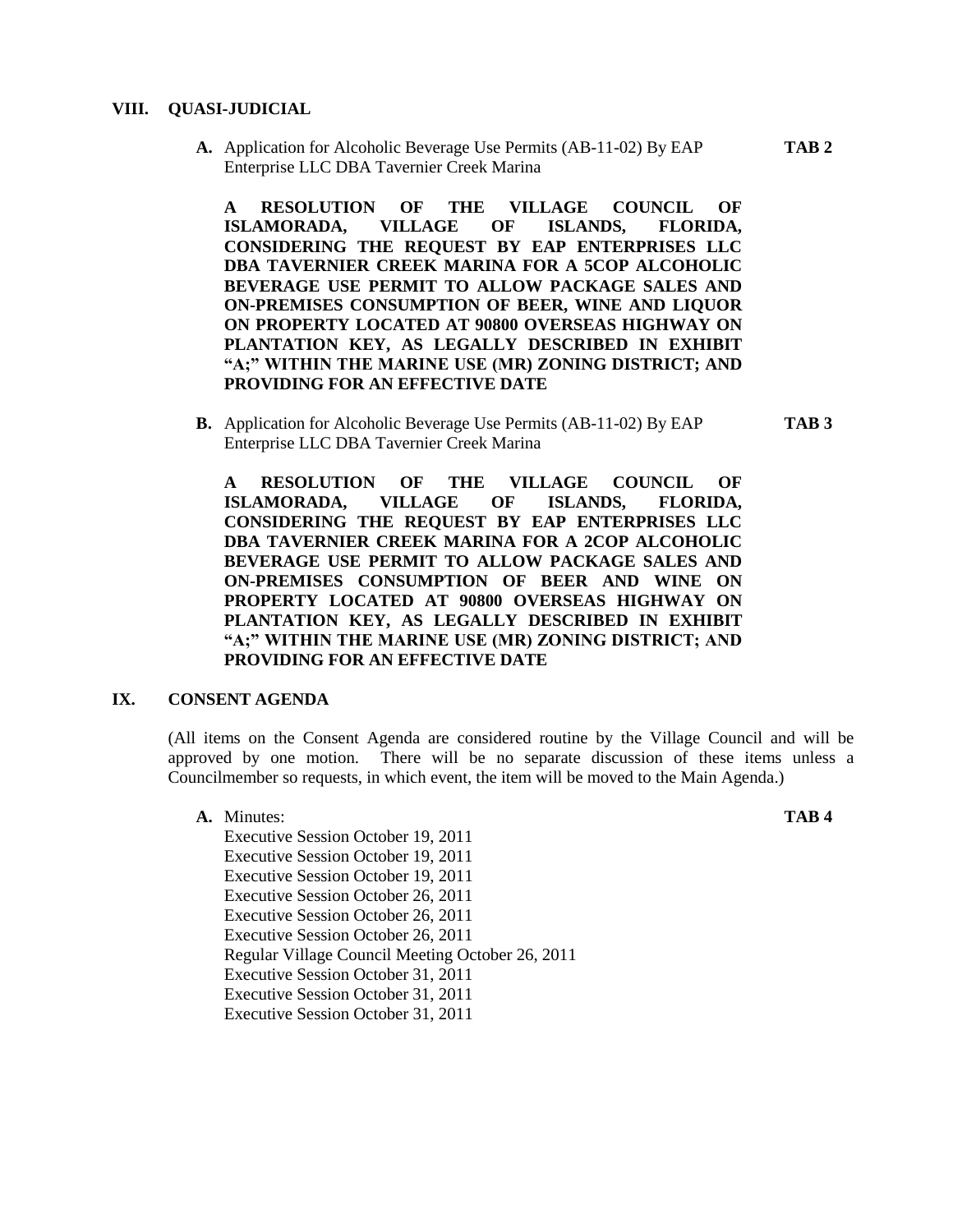**B.** A Resolution of the Village Council of Islamorada, Village of Islands, **TAB 5** Florida Providing for the Issuance of Utility Revenue Bonds

**A RESOLUTION OF THE VILLAGE COUNCIL OF ISLAMORADA, VILLAGE OF ISLANDS, FLORIDA PROVIDING FOR THE ISSUANCE OF UTILITY REVENUE BONDS, FROM TIME TO TIME, FOR THE PRINCIPAL PURPOSE OF FINANCING AND REFINANCING THE ACQUISITION, CONSTRUCTION AND EQUIPPING OF THE VILLAGE'S WASTEWATER UTILITY SYSTEM; PROVIDING FOR THE RIGHTS OF THE HOLDERS OF SUCH BONDS; PROVIDING FOR THE PAYMENT THEREOF FROM, AND A PLEDGE OF, NET REVENUES OF THE WASTEWATER SYSTEM AND CERTAIN OTHER MONEYS INCLUDING CERTAIN SPECIAL ASSESSMENTS IMPOSED BY THE VILLAGE; MAKING CERTAIN OTHER COVENANTS AND AGREEMENTS IN CONNECTION THEREWITH; FURTHER PROVIDING FOR THE ISSUANCE OF THE VILLAGE'S UTILITY REVENUE BONDS, SERIES 2012, IN ONE OR MORE SERIES AND IN AN AMOUNT NOT TO EXCEED \$25,000,000 FOR THE PRINCIPAL PURPOSE OF FINANCING THE ACQUISITION, CONSTRUCTION AND EQUIPPING OF THE WASTEWATER UTILITY SYSTEM AS MORE PARTICULARLY DESCRIBED HEREIN, IN A MANNER DETERMINED BY THE VILLAGE UPON THE ADVICE OF ITS FINANCIAL ADVISOR; AND PROVIDING AN EFFECTIVE DATE**

**C.** Resolution Approving Second Amendment to Project Agreement with **TAB 6** Metric Engineering, Inc. for Work Authorization No.: Replacement of Street Lighting Poles / Solar Lighting Grant Project

**A RESOLUTION OF THE VILLAGE COUNCIL OF ISLAMORADA, VILLAGE OF ISLANDS, FLORIDA APPROVING THE SECOND AMENDMENT TO THE PROJECT AGREEMENT FOR WORK AUTHORIZATION NO. 8 BETWEEN METRIC ENGINEERING, INC. AND ISLAMORADA, VILLAGE OF ISLANDS FOR ENGINEERING, DESIGN, AND CONSTRUCTION MANAGEMENT SERVICES FOR THE REPLACEMENT OF STREET LIGHTING POLES / SOLAR LIGHTING GRANT PROJECT WITH FEDERAL REIMBURSEMENT; AUTHORIZING VILLAGE OFFICIALS TO IMPLEMENT THE TERMS AND CONDITIONS OF THE SECOND AMENDMENT; AUTHORIZING THE VILLAGE MANAGER TO EXPEND BUDGETED FUNDS; AUTHORIZING THE VILLAGE MANAGER TO EXECUTE THE SECOND AMENDMENT; AND PROVIDING FOR AN EFFECTIVE DATE**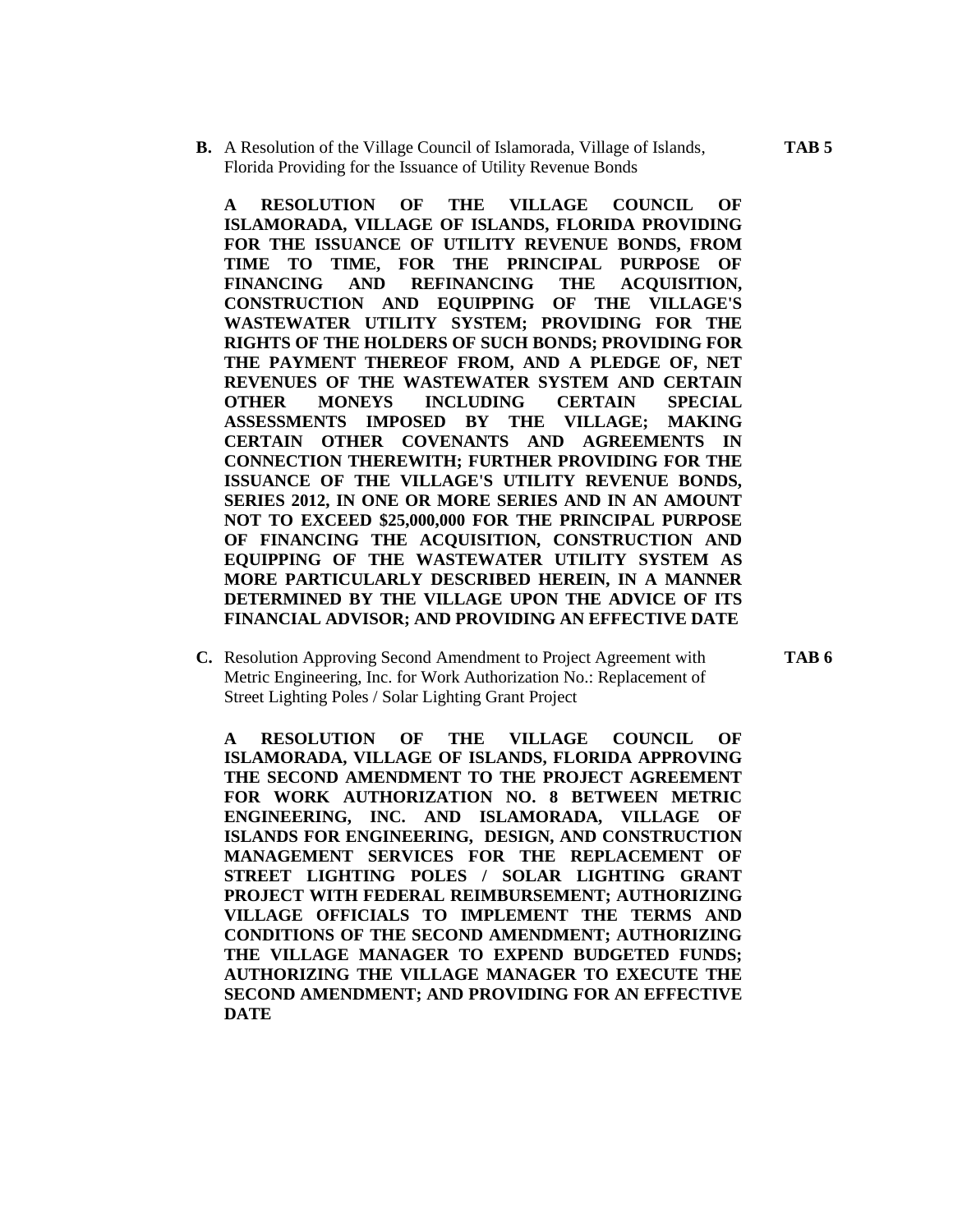#### **X. ORDINANCES**

**A.** First Reading – Ordinance Amending the Comprehensive Plan Policy **TAB 7** 1-3.1.1 Establish a Building Permit Allocation System (BPAS) by Increasing the Non-Residential Square Footage Allocation

**AN ORDINANCE OF ISLAMORADA, VILLAGE OF ISLANDS, FLORIDA, AMENDING POLICY 1-3.1.1 "ESTABLISH A BUILDING PERMIT ALLOCATION SYSTEM (BPAS)" OF THE VILLAGE COMPREHENSIVE PLAN REGARDING THE ALLOCATION OF NONRESIDENTIAL FLOOR AREA; PROVIDING FOR THE TRANSMITTAL OF THIS ORDINANCE TO THE STATE DEPARTMENT OF ECONOMIC OPPORTUNITY; AND PROVIDING FOR SEVERABILITY; AND PROVIDING FOR AN EFFECTIVE DATE UPON APPROVAL OF THIS ORDINANCE BY THE STATE DEPARTMENT OF ECONOMIC OPPORTUNITY**

**B.** First Reading – Ordinance Amending Chapter 30 "Land Development **TAB 8** Regulations," Article IV "Administrative Procedures," Division 11 "Building Allocation System," Section 30-474 "Building Permit Allocation" of the Village Code

**AN ORDINANCE OF ISLAMORADA, VILLAGE OF ISLANDS, FLORIDA, AMENDING CHAPTER 30 "LAND DEVELOPMENT REGULATIONS," ARTICLE IV "ADMINISTRATIVE PROCEDURES," DIVISION 11 "BUILDING PERMIT ALLOCATION SYSTEM," SECTION 30-474 "BUILDING PERMIT ALLOCATION" OF THE VILLAGE CODE AMENDING PROVISIONS RELATED TO THE ALLOCATION OF NONRESIDENTIAL FLOOR AREA; PROVIDING FOR THE REPEAL OF ALL CODE PROVISIONS AND ORDINANCES INCONSISTENT WITH THE PROVISIONS OF THIS ORDINANCE; PROVIDING FOR SEVERABILITY; PROVIDING FOR INCLUSION IN THE CODE; PROVIDING FOR THE TRANSMITTAL OF THIS ORDINANCE TO THE STATE DEPARTMENT OF ECONOMIC OPPORTUNITY; AND PROVIDING FOR AN EFFECTIVE DATE UPON THE APPROVAL OF THIS ORDINANCE BY THE STATE DEPARTMENT OF ECONOMIC OPPORTUNITY**

**C.** Second Reading – Proposed Ordinance Amending Burglar Alarm **TAB 9** Registration Regulations

**AN ORDINANCE OF ISLAMORADA, VILLAGE OF ISLANDS, FLORIDA, AMENDING ARTICLE V OF CHAPTER 13 OF THE VILLAGE CODE ENTITLED "BURGLAR ALARMS"; PROVIDING FOR REPEAL OF ALL CODE PROVISIONS AND ORDINANCES INCONSISTENT WITH THIS ORDINANCE; PROVIDING FOR SEVERABILITY; PROVIDING FOR INCLUSION IN THE CODE; AND PROVIDING FOR AN EFFECTIVE DATE.**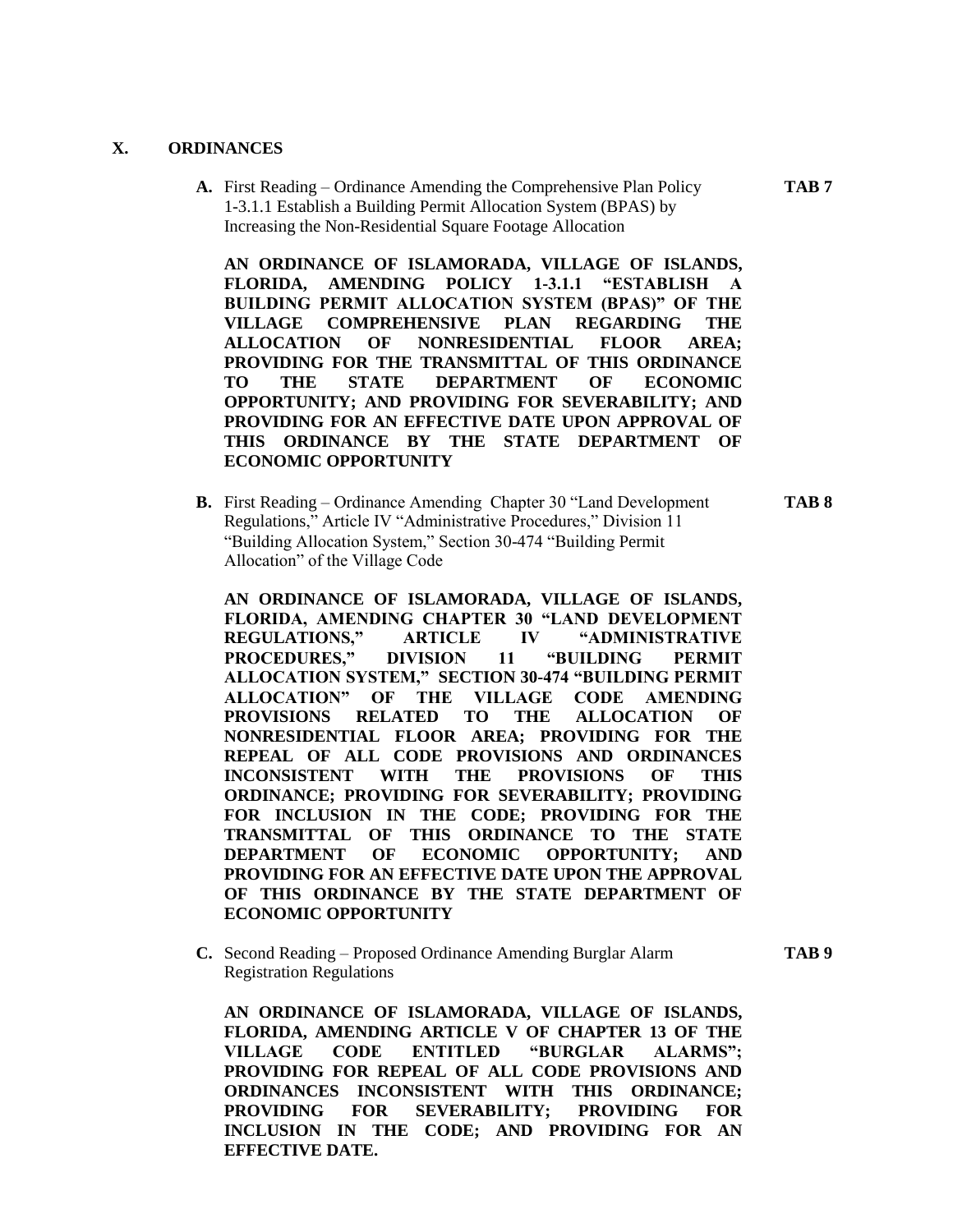#### **XI. RESOLUTIONS**

**A.** Resolution to Adopt FY 2010-2011 Reappropriations Budget Amendment **TAB 10**

**A RESOLUTION OF THE VILLAGE COUNCIL OF ISLAMORADA, VILLAGE OF ISLANDS, FLORIDA, AMENDING RESOLUTION NO. 10-09-66; AMENDING THE VILLAGE'S BUDGET FOR FISCAL YEAR 2010-2011; AND PROVIDING AN EFFECTIVE DATE**

**B.** Resolution Approving Interlocal Agreement Between Monroe County **TAB 11** and Islamorada, Village of Islands for a Wayfinding Project Along the US 1 Corridor in Islamorada

**A RESOLUTION OF THE VILLAGE COUNCIL OF ISLAMORADA, VILLAGE OF ISLANDS, FLORIDA APPROVING THE INTERLOCAL AGREEMENT BETWEEN MONROE COUNTY AND ISLAMORADA, VILLAGE OF ISLANDS TO PARTICIPATE IN A WAYFINDING SIGNAGE PROJECT FOR THE US 1 CORRIDOR IN ISLAMORADA; AUTHORIZING THE VILLAGE MANAGER TO EXECUTE THE INTERLOCAL AGREEMENT; AUTHORIZING VILLAGE OFFICIALS TO IMPLEMENT THE TERMS AND CONDITIONS OF THE INTERLOCAL AGREEMENT; APPROVING A BUDGET AMENDMENT; AUTHORIZING THE VILLAGE MANAGER TO EXPEND BUDGETED FUNDS; AND PROVIDING FOR AN EFFECTIVE DATE**

**C.** BPAS Allocation Distribution for 2012 **TAB 12**

**A RESOLUTION OF THE VILLAGE COUNCIL OF ISLAMORADA, VILLAGE OF ISLANDS, FLORIDA, ESTABLISHING THE TOTAL AMOUNT OF NONRESIDENTIAL FLOOR AREA AND RESIDENTIAL DWELLING UNITS THAT MAY BE MADE AVAILABLE, THE QUARTERLY ALLOCATIONS, AND THE DISTRIBUTION OF ALLOCATIONS BETWEEN CATEGORIES OF THE BUILDING PERMIT ALLOCATION SYSTEM FOR 2012; AND PROVIDING FOR AN EFFECTIVE DATE**

**D.** Alberto vs. Islamorada Case No. 11-CA-325-P 16<sup>th</sup> Judicial Circuit, **TAB 13** Monroe County, FL

**A RESOLUTION OF THE VILLAGE COUNCIL OF ISLAMORADA, VILLAGE OF ISLANDS, FLORIDA, APPROVING THE LITIGATION SETTLEMENT AGREEMENT WITH JOSE AND MARIA ALBERTO; AUTHORIZING THE APPROPRIATE VILLAGE OFFICIALS TO EXECUTE THE SETTLEMENT AGREEMENT AND ANY ADDITIONAL DOCUMENTS PERTAINING TO THE SETTLEMENT AGREEMENT AND TO TAKE ALL ACTIONS NECESSARY TO IMPLEMENT THE TERMS AND CONDITIONS OF THE SETTLEMENT AGREEMENT; AND PROVIDING FOR AN EFFECTIVE DATE**